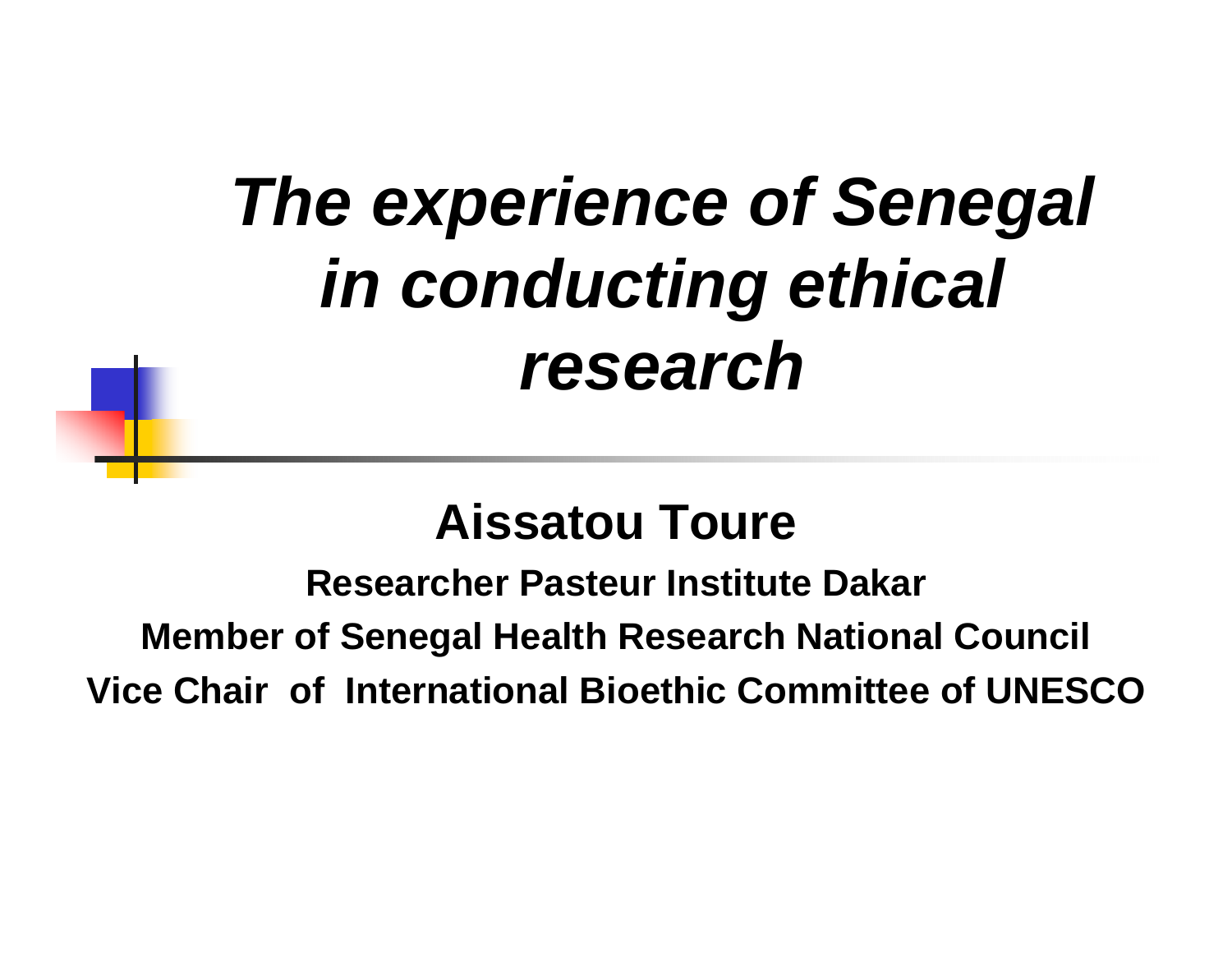## *History of CNRS*

- П **In 1990's ad hoc Committees, Institutional Committees** ( University, AIDS Program,….) No diversity in member composition
- **1995 Ethic Committee of Pasteur Institute** Members from several institutions including MoH, Mo Family and Social Dev, Fac Medicine and Pharmacy, **University**
- **2001 Official creation by a departmental (Health Ministry) order of two national advisory bodies** for evaluation of projects on Health Research
	- **Scientific Committee**
	- **Ethic Committee**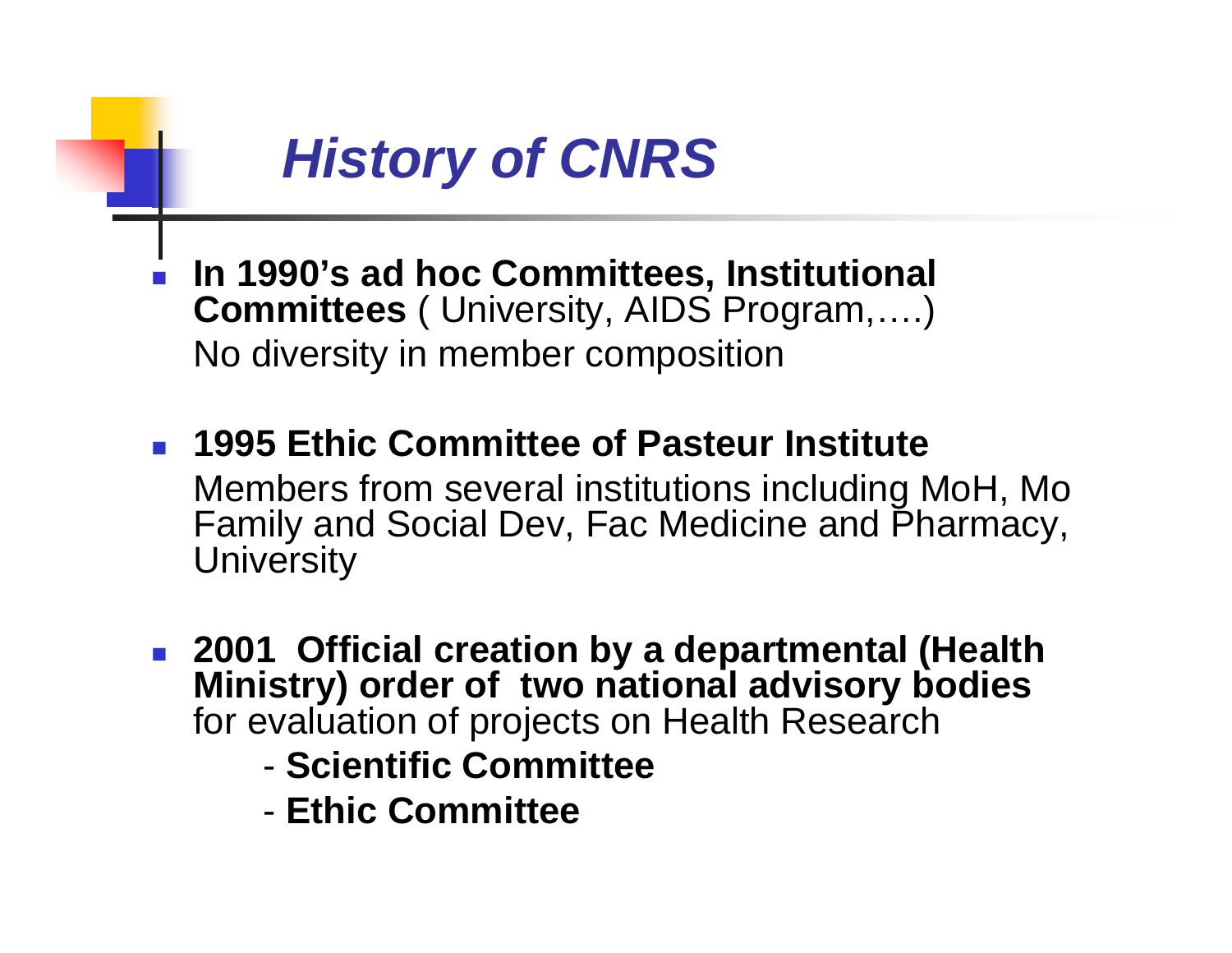

 **2004 Modification of the functioning by a departmental order establishing the Senegalese National Health Research Council (CNRS) regrouping the two bodies**

Evaluation of both scientific and ethics aspects of projects

 **2007-2008 : Following the evaluation make by a working group of the issues raised by the practice :** 

 Draft of a **specific bill on Health Research Ethics** to have legal framework

- Draft of a **presidential decree** for modification of CNRS status and its legal recognition as an independent body with institutional funding by the governmen **t**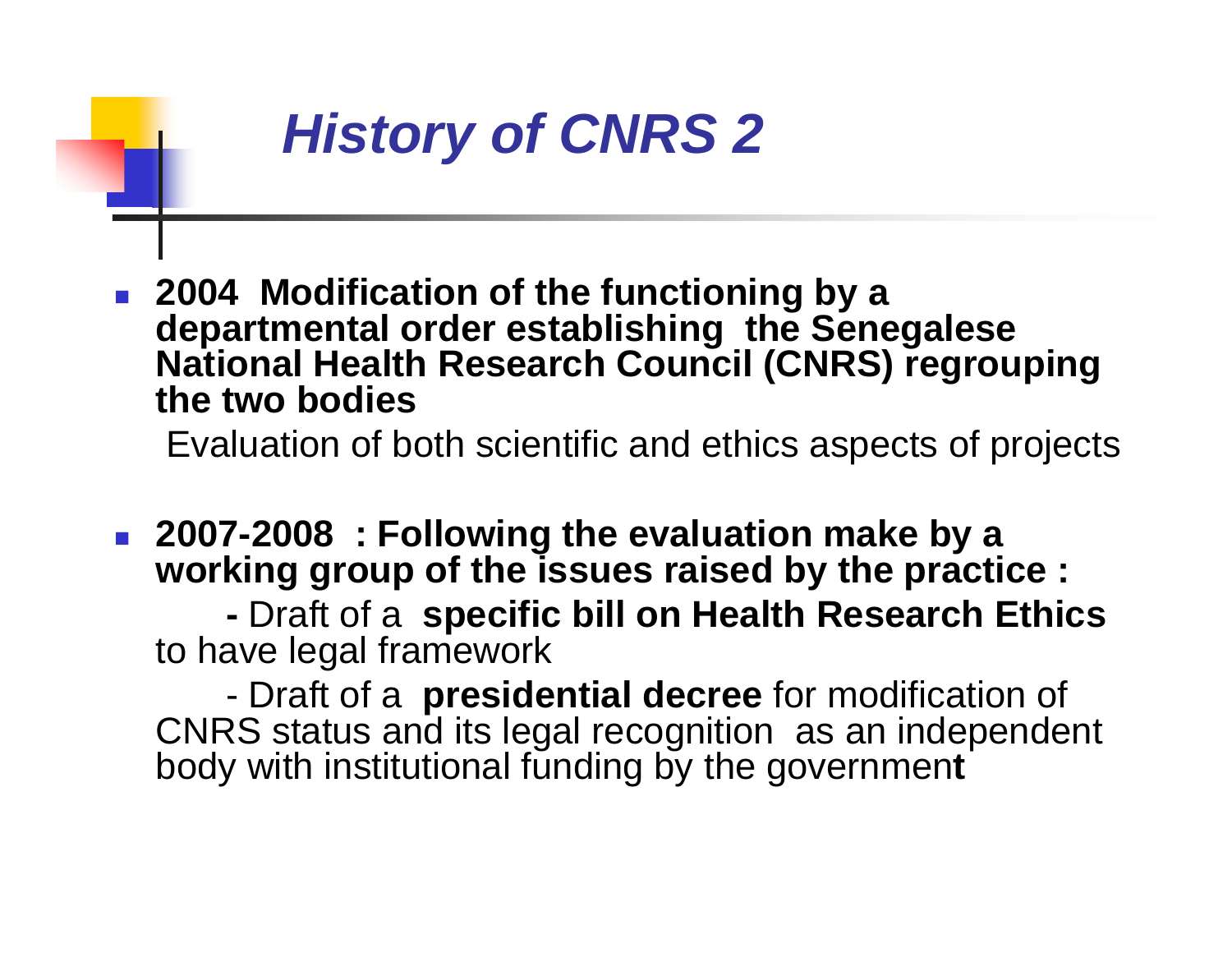# *Why all these successive changes?*

#### **These different modifications are the translations of issues raised by daily practice and the attempt to find better/adapted solutions:**

- Avoiding of conflicts of interest, need of transparency, adequate scientific expertise, legal status, recognition by researchers, need of professional and social diversity : lead to the prior establishment of two structures with different missions (Scientific and ethic review)

- Low efficiency, time consuming of two review process, limited means, limited human resources : regrouping of the two committees

 Absence of devoted budget and personnel : attempt to change the present legal status to another for more autonomy and financial independence

- Absence of specific health research law/regulation leads to decisions by some people (CNRS) on sensitive matters without national guidelines : attempt to propose a draft of health research national law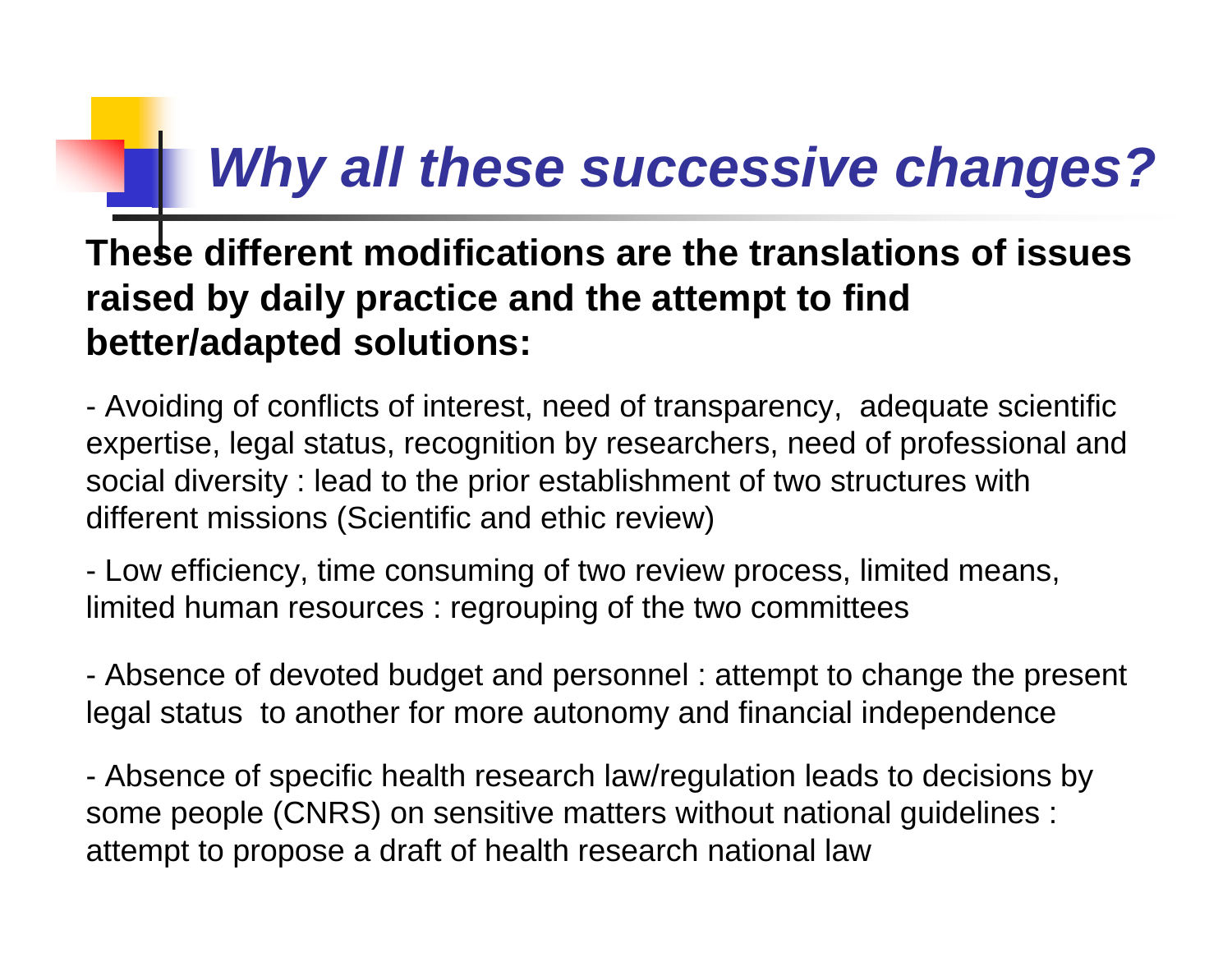

#### **The Senegalese National Health Research Council is the national consultative body in charge of:**

- **advising the Minister of Health on research matters;**
- П ensuring the scientific quality of research projects;
- ensuring the respect of ethical and legal principles pertaining to health research;
- $\mathcal{L}_{\mathcal{A}}$  leading and developing reflection on the ethical and legal issues raised by the practice of health research;
- **Sensitising research personnel to the importance of** ethics so as to guarantee a proper balance between intellectual freedom and duty to society.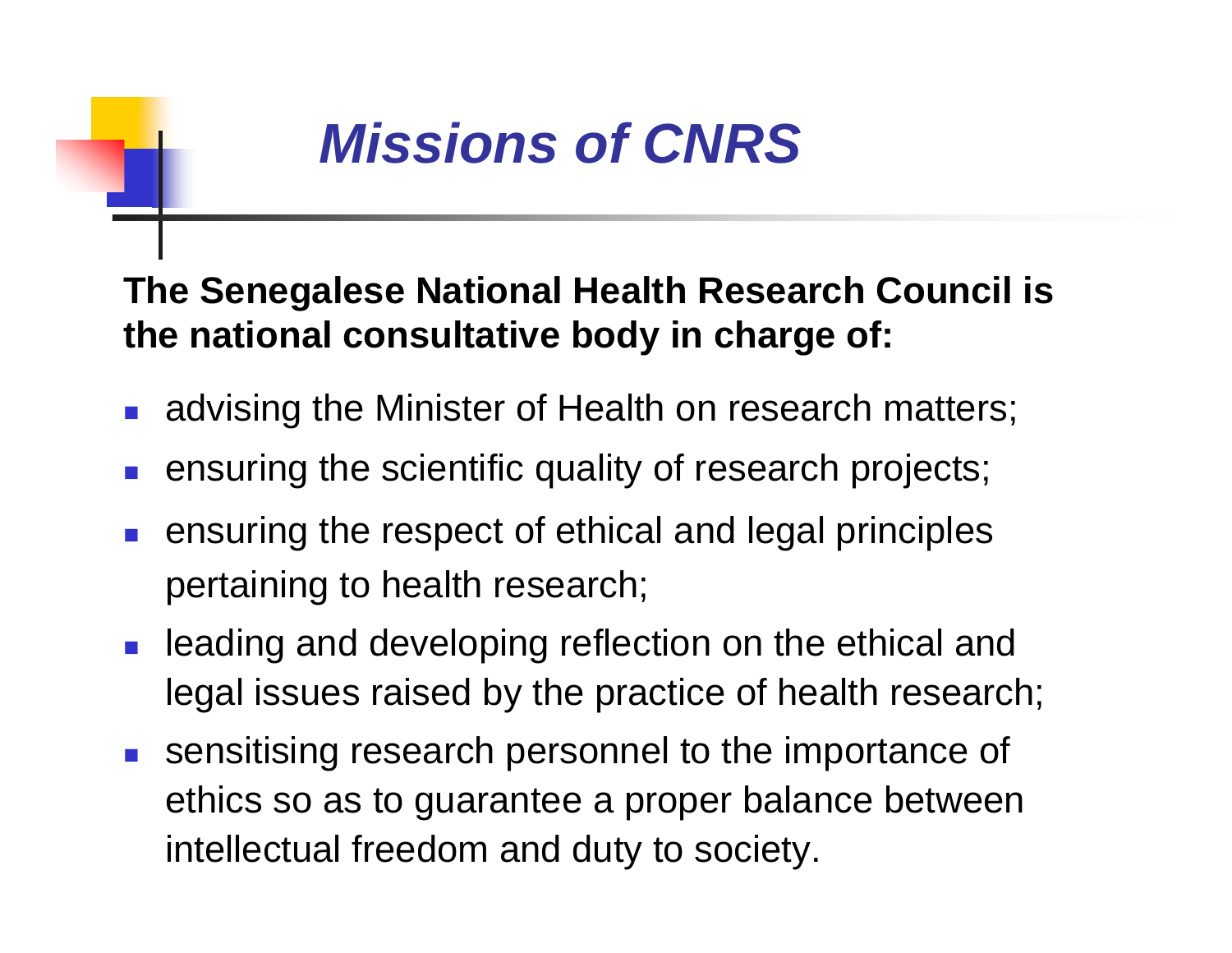## *Challenges raised by the diversity of CNRS missions*

- $\mathbb{R}^3$  Not only an National Ethic Committee in charge of the ethic review of research projects
- But at the same time, having different roles to play
	- role in capacity building in ethics among the different stakeholders while building its own expertise,
	- role in sensitization, communication on ethics matters
	- role in establishing the foundation of national legal framework while processing
	- role of monitoring the respect of ethics principles on the ground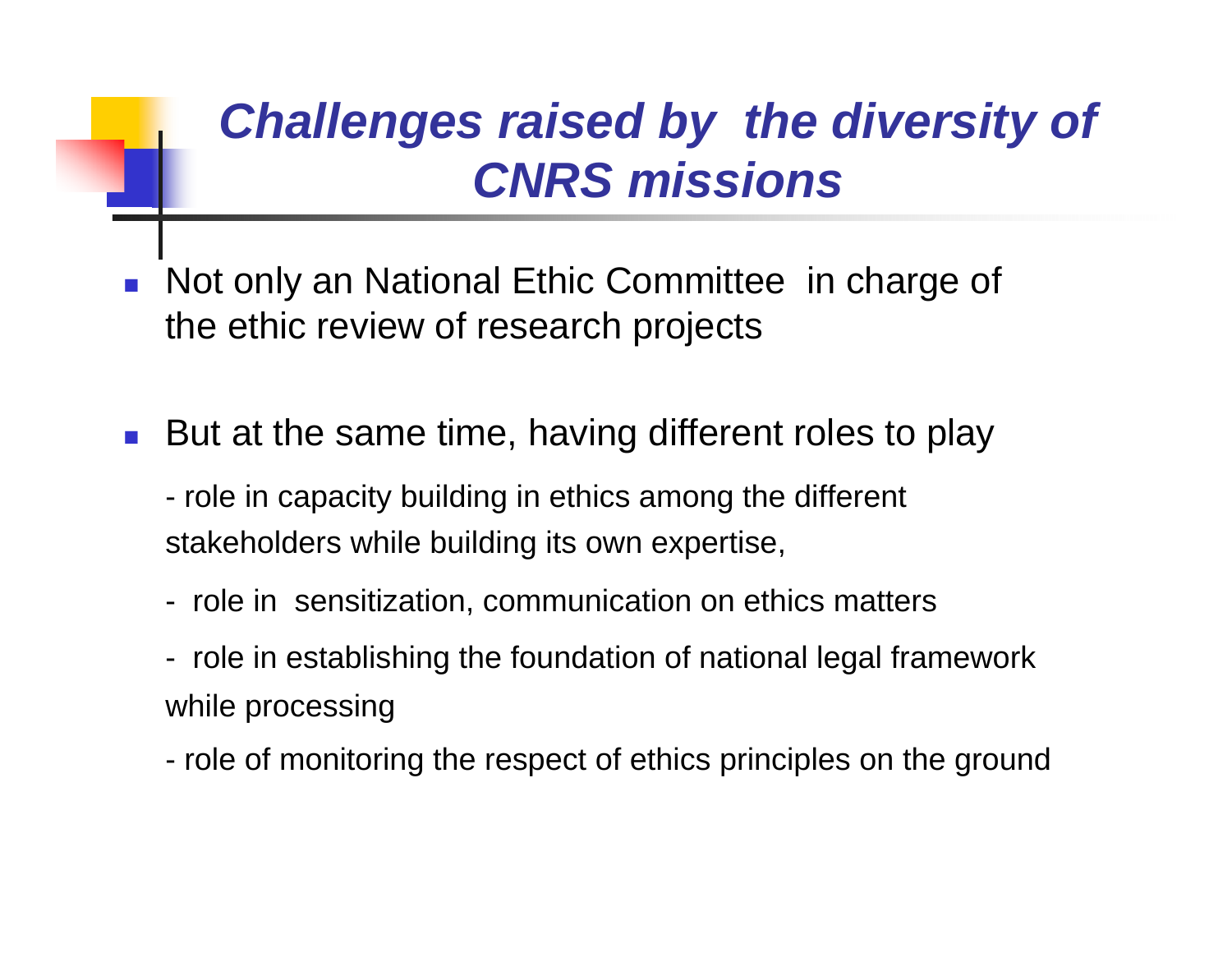## *Composition of CNRS*

- Representatives Ministry of Health
- $\mathcal{L}_{\mathcal{A}}$  Representatives of Health Research Institutes : Pasteur Institute of Dakar (IPD), Institute for Research and Development (IRD), Institute for Health and Development
- $\mathcal{L}^{\mathcal{L}}$ Representatives of Faculty of Medicine and Faculty of Law
- $\mathcal{A}$ Representatives of Health Professional Organizations
- $\mathcal{A}$ Representatives of Civil Society
- $\mathcal{L}_{\mathcal{A}}$ Representative of patients associations
- Representatives of Christian and Muslim religions
- $\sim 1$  Experts on Ethics and Research (epidemiologist, statistician, Pharmacologist)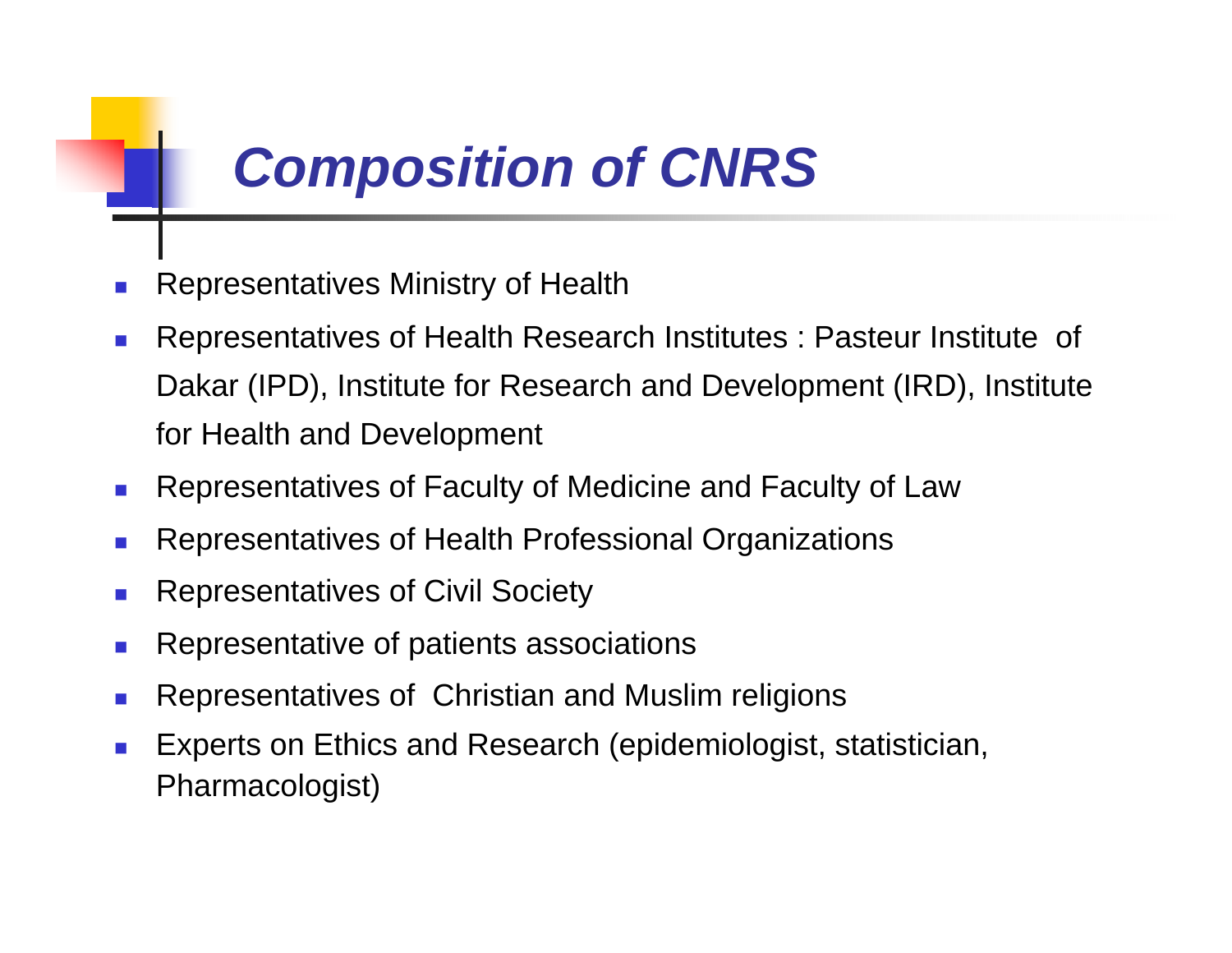## *Challenges raised by the diversity of CNRS members*

- **Scientific evaluation could be difficult to follow by non**scientific members conducting to feeling of being of no use, disinterest, progressive withdraw
- **Level of awareness of ethics matters/principles** insufficient with the same consequences
- **Overworked people and as a consequence a lack of** assiduity
- No or very low compensation (while the review process of projects and specially clinical trial projects, is really time consuming) with the same consequence
- **Turn over of the members with a need to have regular** training sessions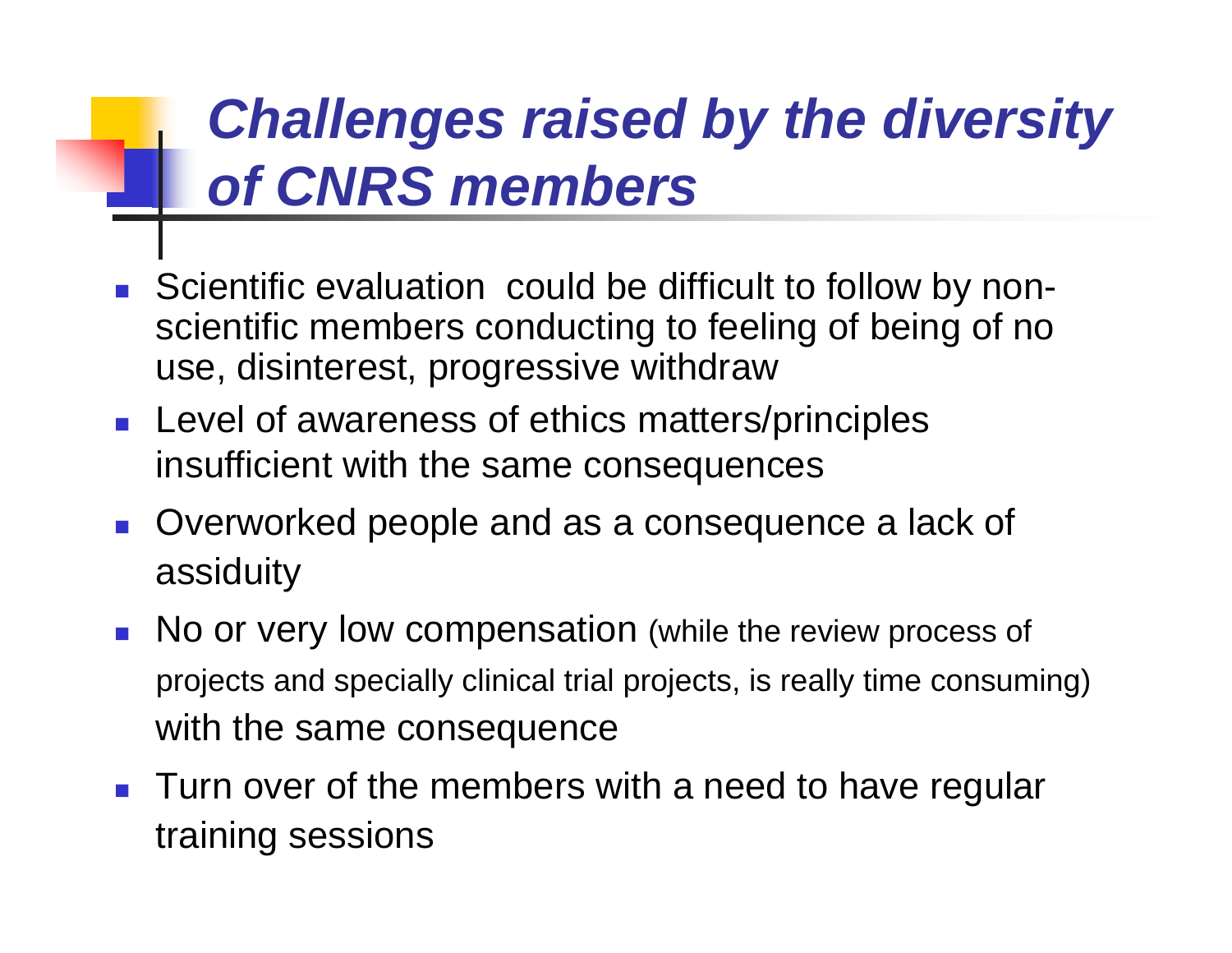

- П Ordinary sessions every two months
- П But sessions tend to be monthly ( due to increasing number of protocols to review)
- **Quorum of 2/3 needed**
- New meeting if quorum not reached the 1st time
- **Research of consensus for decisions**
- П If consensus not reached, voting (majority of 2/3)
- П External experts for scientific aspects of specific areas when the competence is not present in members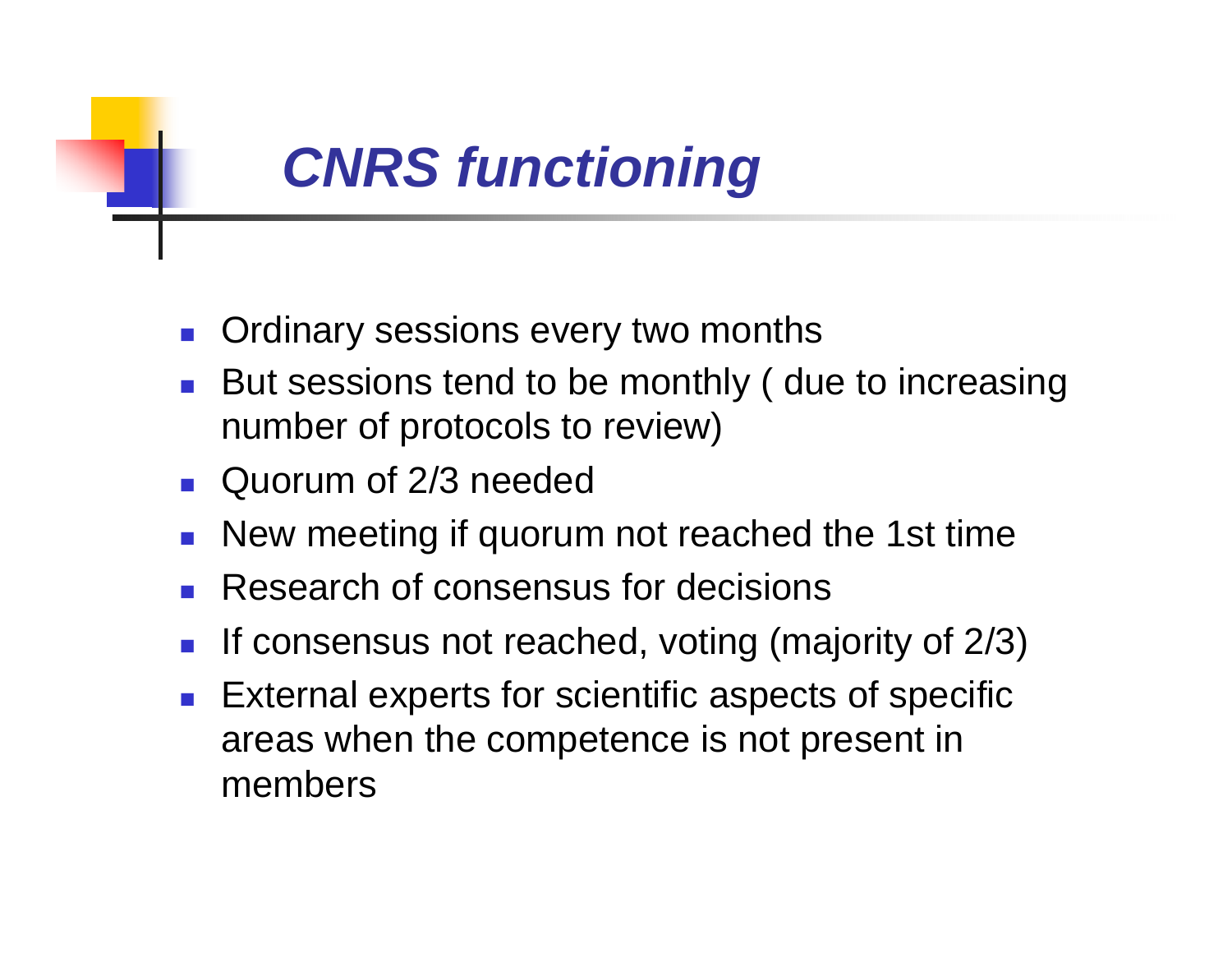# *Texts utilized for projects review*

- $\mathcal{C}^{\mathcal{A}}$ National laws (Health, Civil Code, Family Code, Penal Code,…)
- $\mathcal{C}^{\mathcal{A}}$ National texts organizing Health and Health professions
- $\mathcal{C}^{\mathcal{A}}$  Legal text from Ministry of Health creating the Committee and indicating its functioning modalities
- $\mathcal{C}^{\mathcal{A}}$ Internal regulations (SOP,)
- $\mathcal{C}^{\mathcal{A}}$ Information document to researchers for project
- $\mathcal{L}_{\mathcal{A}}$ Document of standard procedure for protocols review
- П Internationals texts

………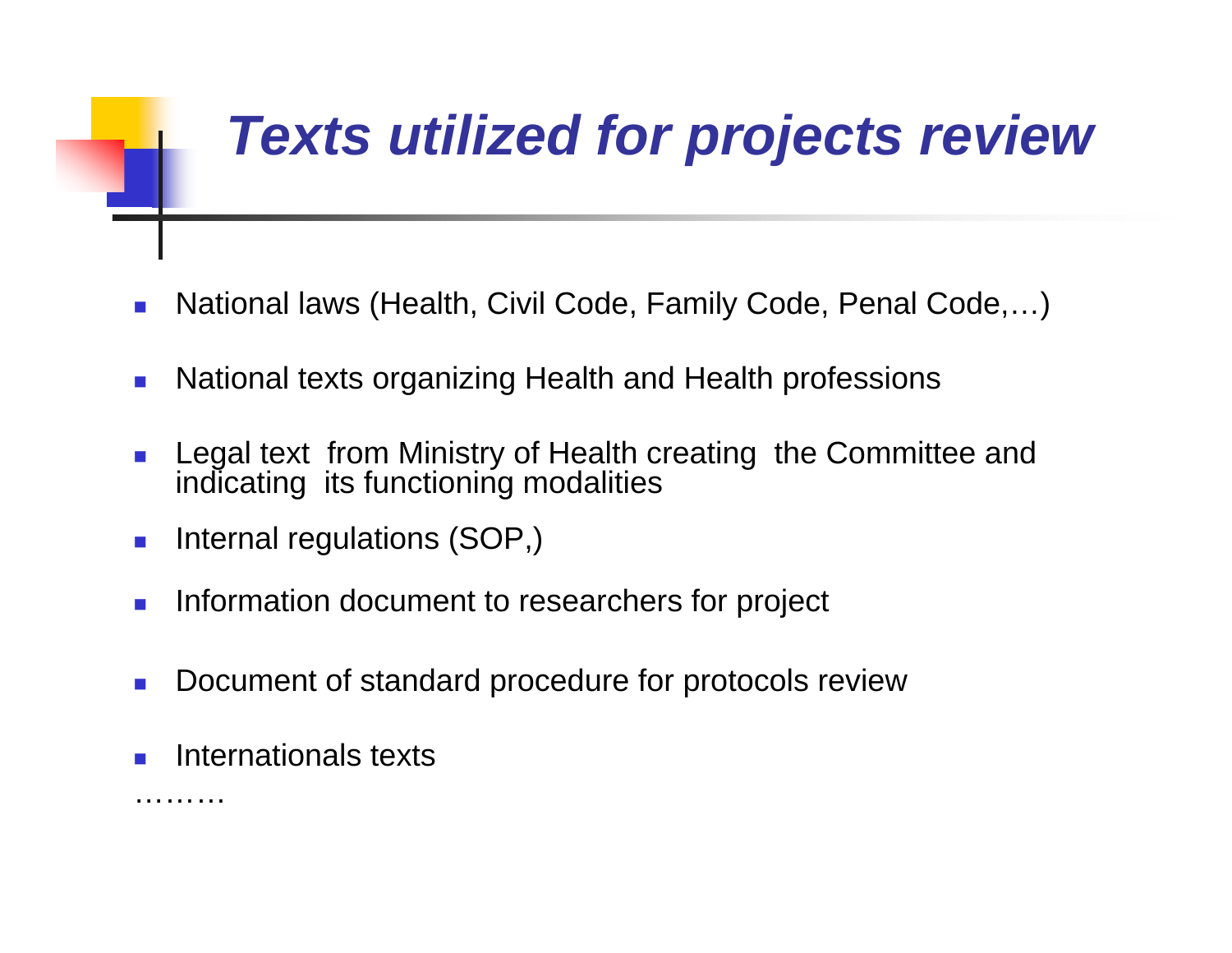# *Projects Review Process*

- П Scientific review
	- **Scientific Background**
	- L. National Health Research priorities
	- L. Methodology
	- L. Feasibility in our country

#### $\blacksquare$  Ethic aspects

- **Exaluation of risks versus benefices**
- **Confidentiality,**
- П Process of inform consent and review of documents and forms
- П Medical cares
- **Practical aspects:** 
	- Budget, insurance,
	- $\mathbf{r}$ Process of report of SAE
	- Process of report of results to communities, to authorities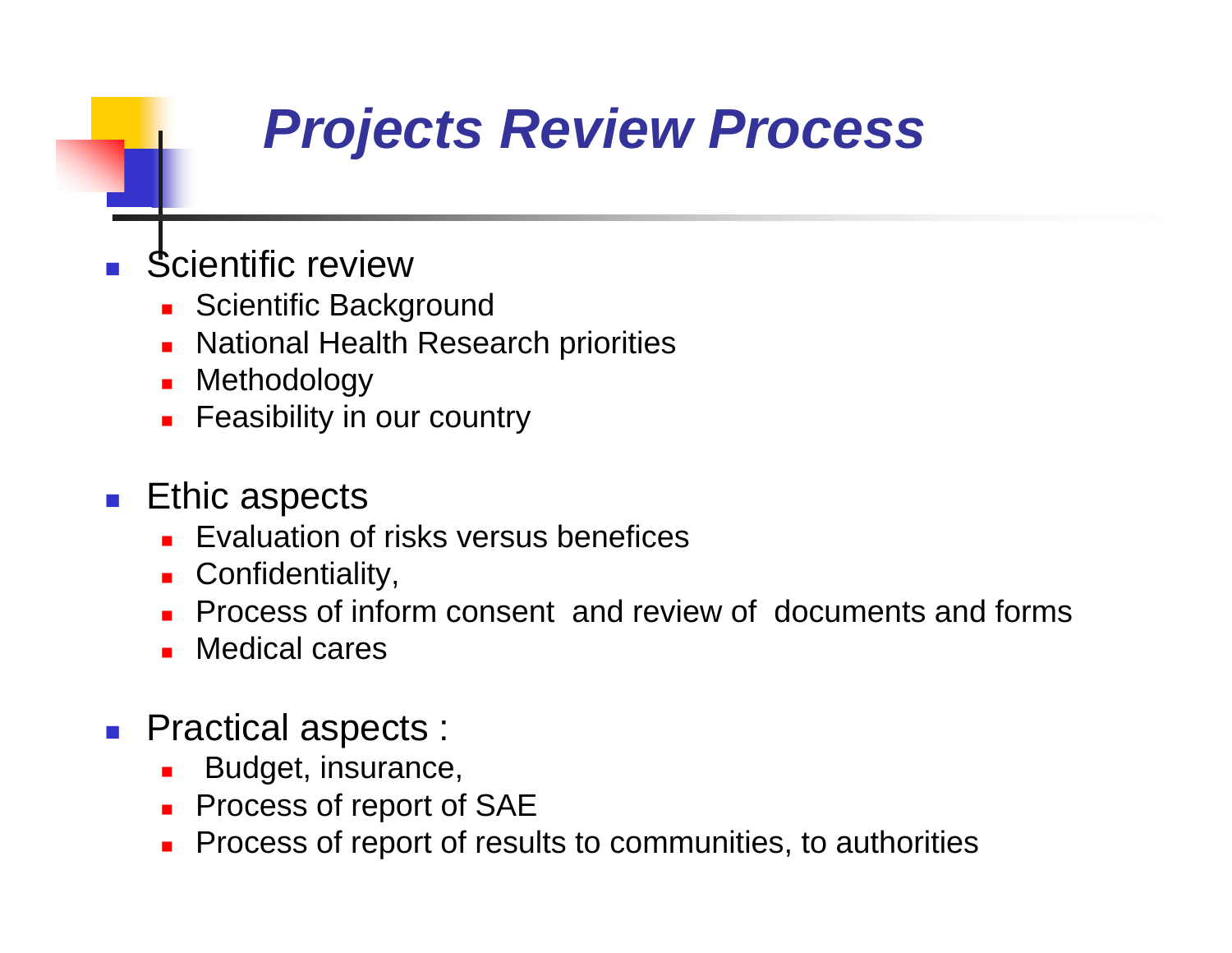## *Means for CNRS functioning*

- Coordination and daily administration of CNRS is assured by the Department of Research and Training of the MoH. *But at present no specific funding exits nor dedicated personnel. So the coordinator and the other personnel that give an help to CNRS activities can only devote part of their time while being overworked by other business*
- **Funds from International organisations that are partners for** development on specific activities (training workshops, conferences, …
- L Fees for submission
	- 250,000 FCFA (500 \$) for Institutions
	- П 100,000 FCFA (200 \$) for independent researchers
	- **Free for students**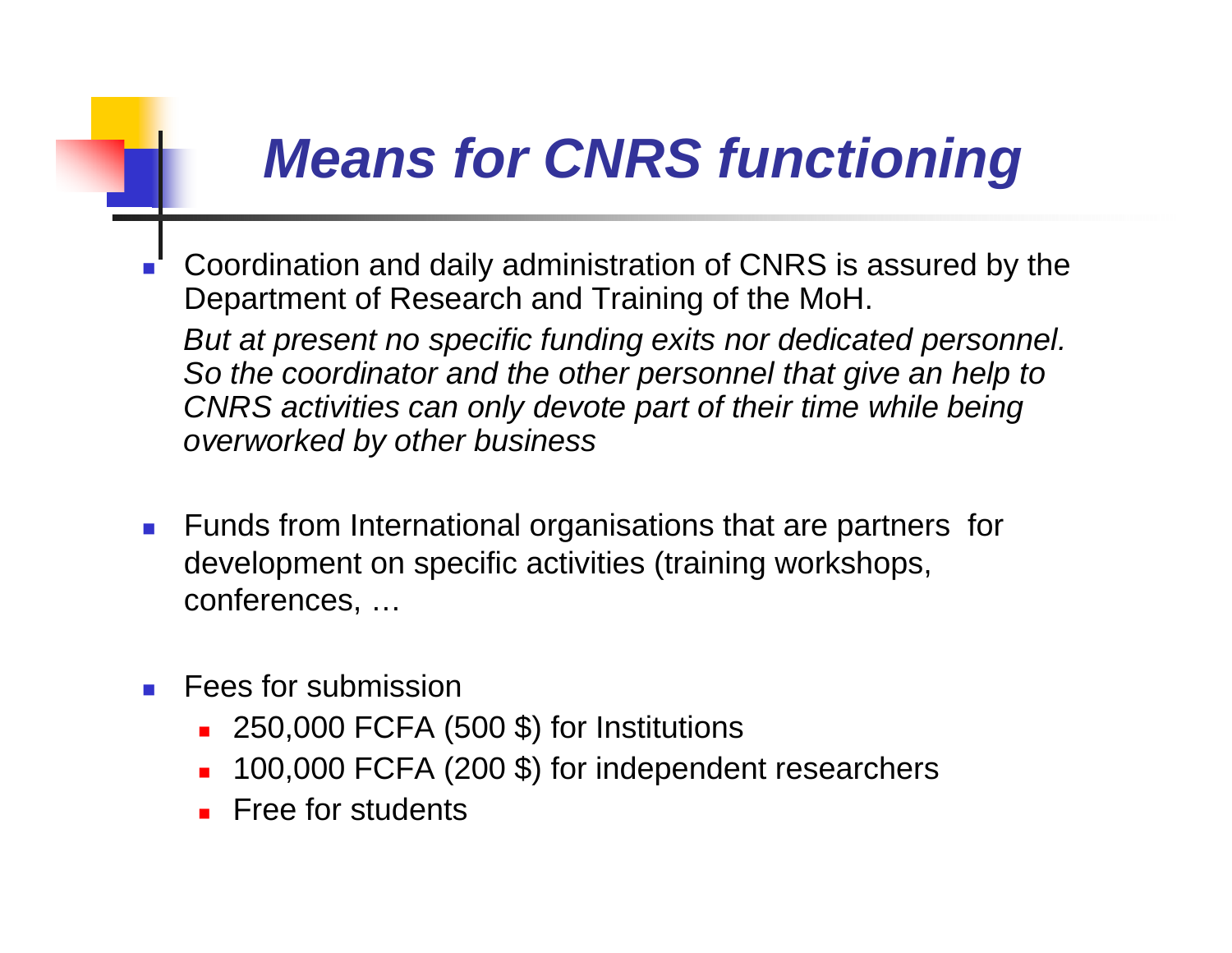# *CNRS activities*

- $\mathbb{R}^3$ Projects Review (approx 40 – 50 per year)
- **COL** Workshops for conception and validation of working documents
- × Workshop for writing draft of legal texts on Ethics of Health Research, Reorganisation of Committee
- $\mathcal{L}^{\mathcal{L}}$  Organization of the 1st Meeting on Bioethics for West and Central Africa (June 2005)

#### **Thema : What Ethics for Research in Africa?**

- $\overline{\phantom{a}}$  Participation in the organization of the2nd and 3rd meetings on Bioethics for West and Central Africa (Yaounde, Cameroun, 2006 and Lome, Togo, 2007)
- $\mathcal{C}^{\mathcal{A}}$  CNRS was also involved in the organization of the first french AMANET workshop for the training of members of national and institutional ethics committees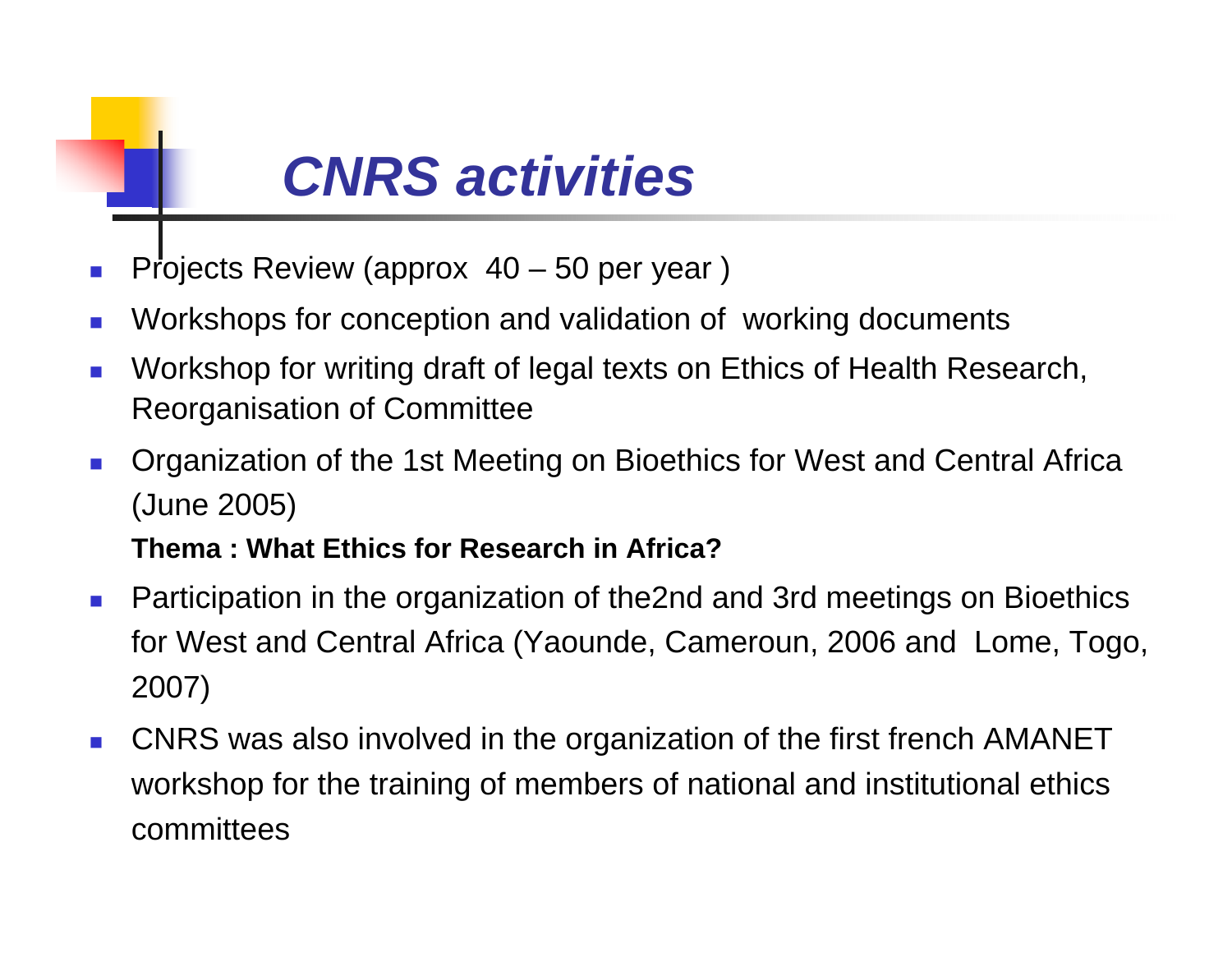## *Details on reviewed projects*

From 2000 to 2006

- 234 Protocols reviewed (327 in 2008)
- П 44 Protocols approved at first exam (20%)
- $\mathcal{L}_{\mathcal{A}}$ 134 Proposed for re-exam after clarifications
- $\sim 1$ Others to be resubmitted or rejected at first exam
- $\mathcal{C}^{\mathcal{A}}$  1 month for total process of a project accepted at the first review but more if the project has to be resubmitted.

Can be several months for some kind of research clinical with potential high risk (vaccine trials for ex) where extensive study is performed with external consultation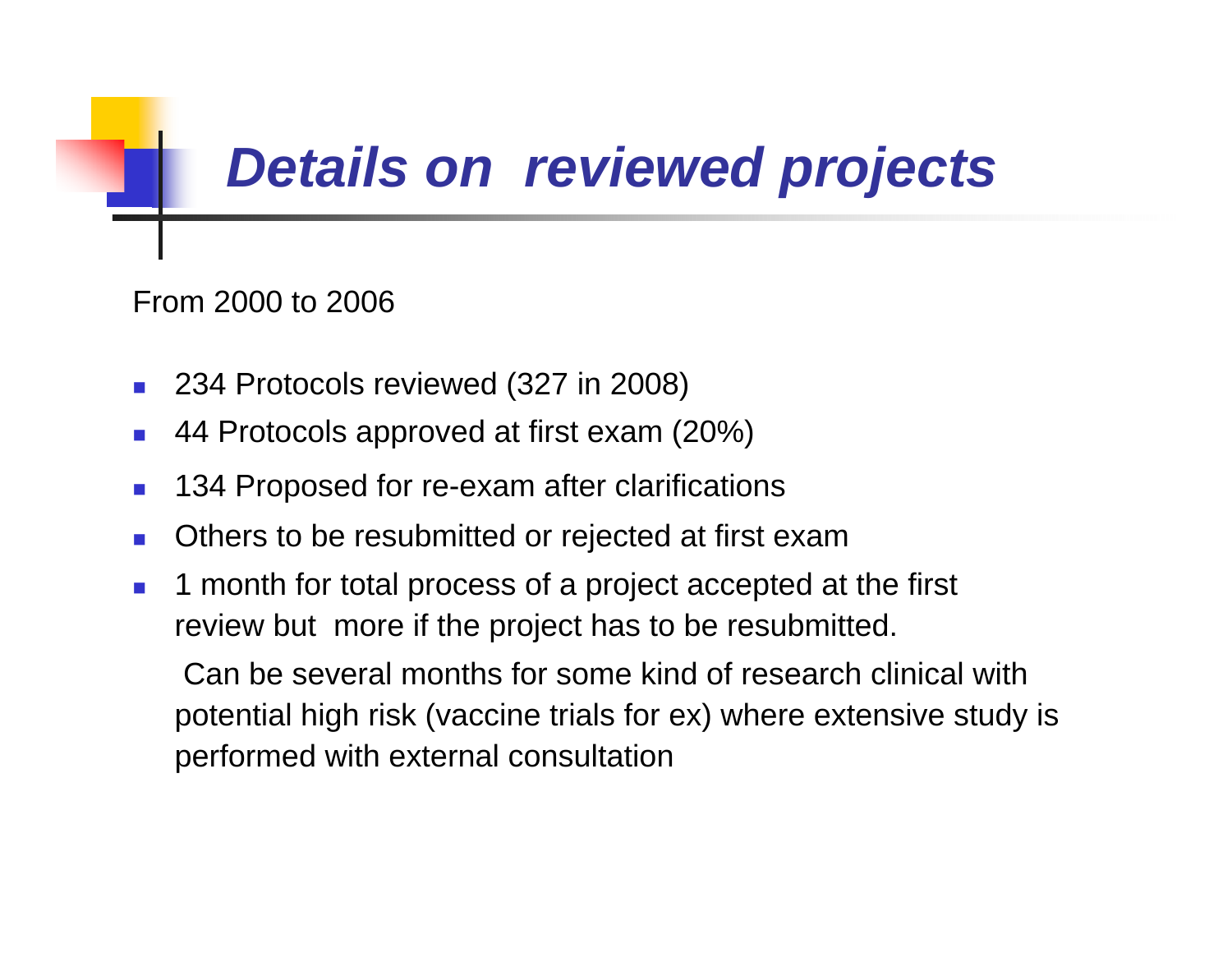## *Issues raised throughout the time of CNRS functioning*

## **Practical issues**

- П Funding for functional management
- $\mathcal{L}_{\mathcal{A}}$  Personnel for daily administration as there is no devoted personnel so not enough time to dedicate to CNRS activities/secretariat (percentage of time allocated through personal commitment)
- $\langle \cdot \rangle$ Infrastructures ( independent office) and equipments
- Adequate training for all members
- $\mathcal{A}$ Assiduity of members
- M. Limited critical mass of experts (possible conflicts of interests)
- Monitoring during research (Means for going to the field, motivation of members,….)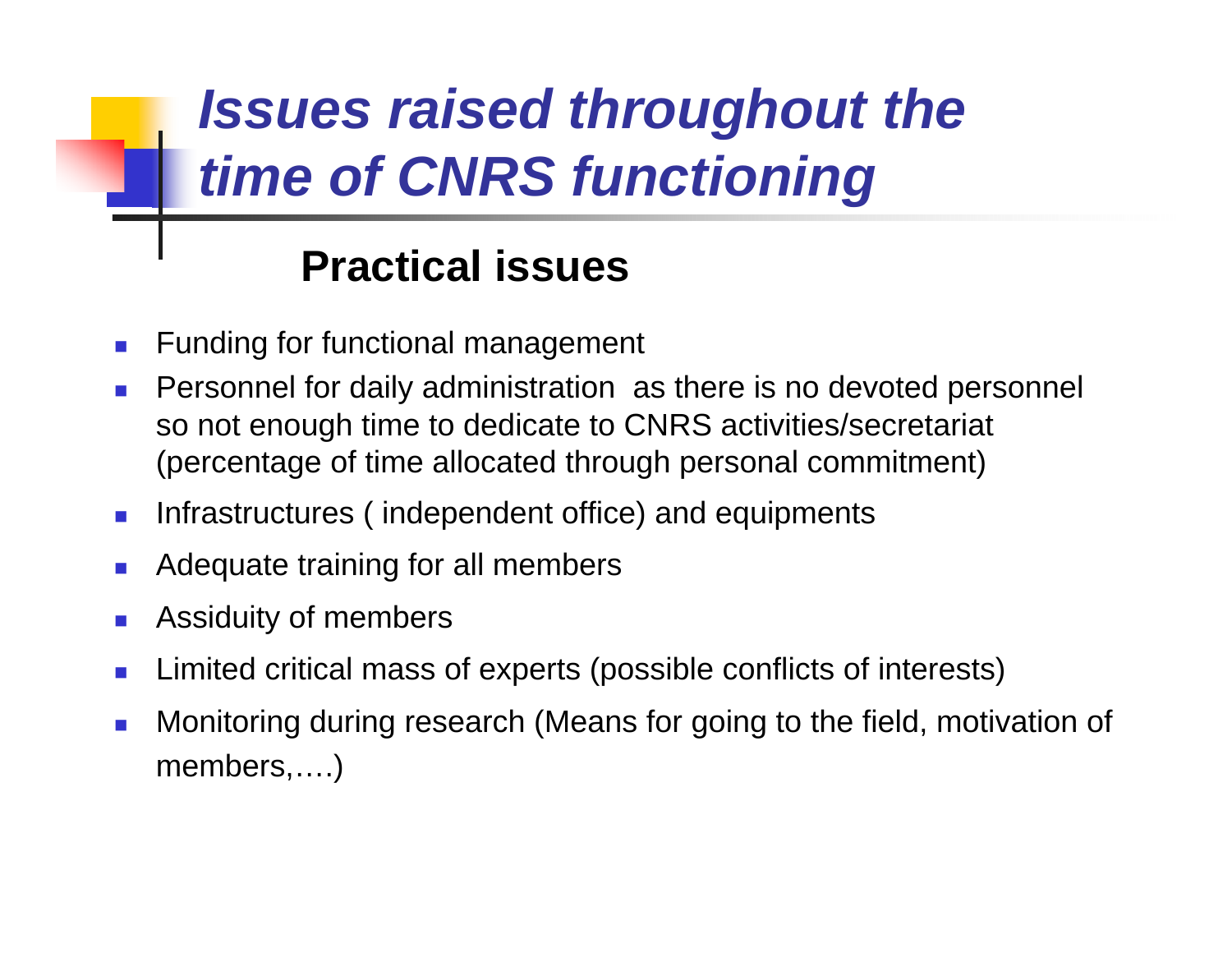## *Issues raised throughout the time of CNRS functioning*

## **Specific issues**

- $\mathcal{L}_{\mathcal{A}}$  Obligation to give a decision on subjects that would need to have a general/national consensus and/or national guidelines
	- П Level of standard of care that should be provided to research participants during a trial
	- $\blacksquare$  what kind and what level of benefit should be provided, to whom (individuals, communities, health system,…) without leading to indue incentive
	- П Conditions for the conservation (biobanks) and the transfer of biological products
- $\mathcal{L}_{\mathcal{A}}$  Obligation to give a decision while no sufficient information /expertise on the subject (those who are experts in the area are those involved in the project)
- $\mathcal{L}_{\mathcal{A}}$  Need to take into account as an ethical need the benefit sharing while negotiating with companies on these matters is beyond the mandate and the capacity of the committee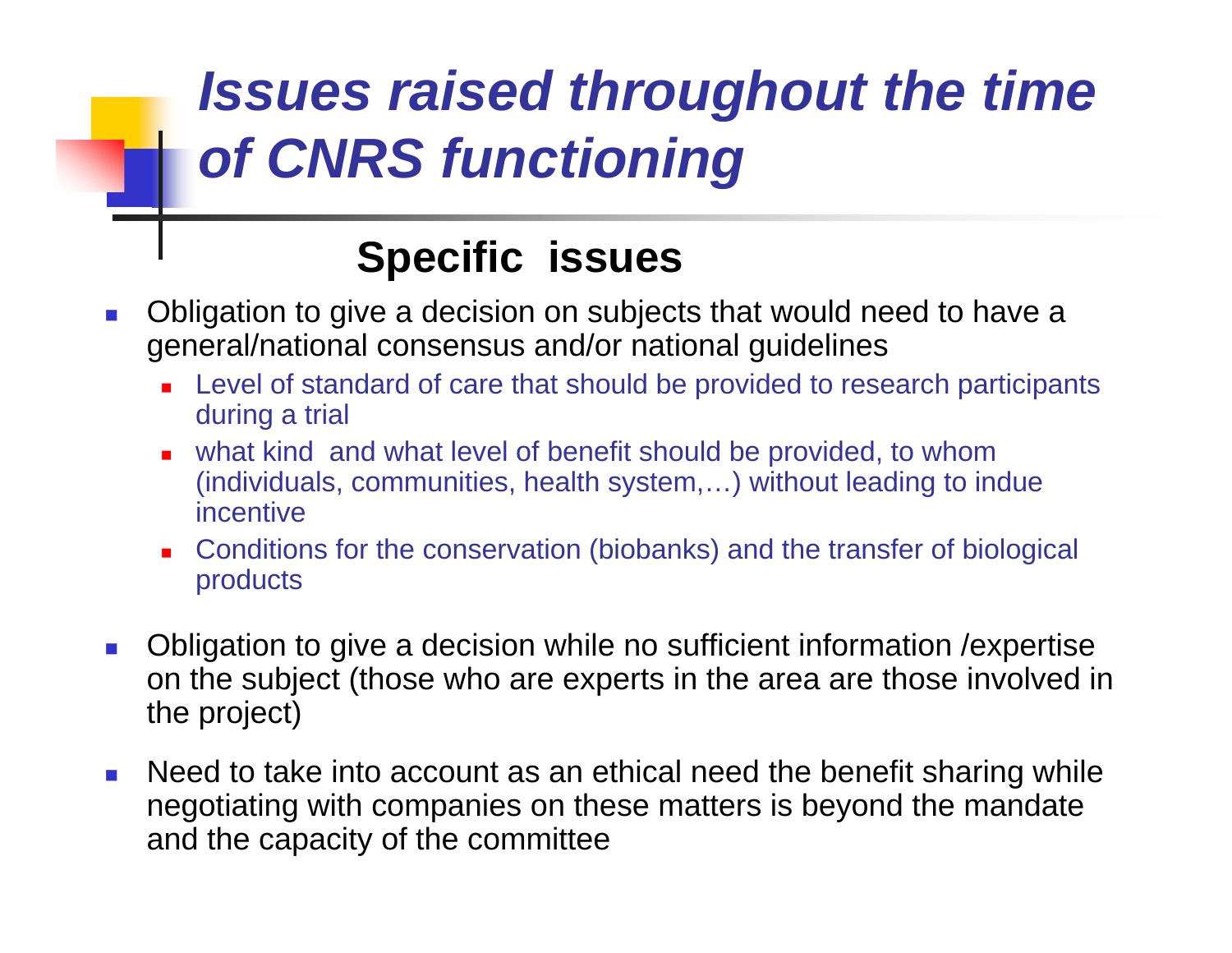

- $\mathcal{C}^{\mathcal{A}}$  Finalisation and approbation of a specific bill on Research Ethics to have legal framework
- $\mathcal{L}_{\mathcal{A}}$  Finalisation and approbation of a decree for a legal status of CNRS as independent body with a secure functioning budget
- $\mathcal{L}_{\mathcal{A}}$ Creation of a database for electronic archiving
- M. Creation of a website dedicated to CNRS
- Sensitization of researcher, communities, policy makers to research ethics
- $\mathcal{L}_{\mathcal{A}}$  Workshop for developing reflection on specific ethic issues (conditions of informed consent, children assent, data collections, biobanks, notion of benefice vs indue incentive, translation of the notion of standard of care…)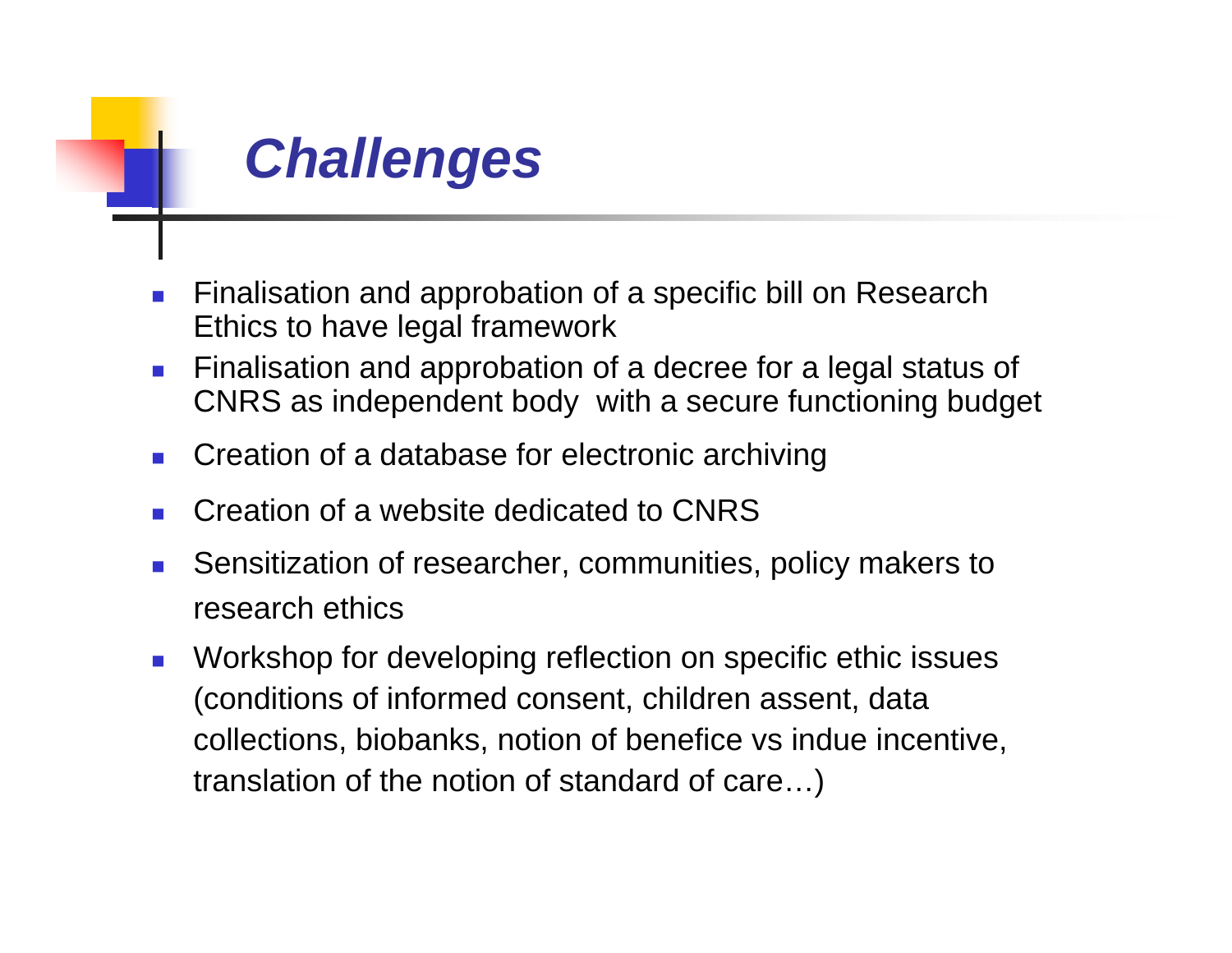

All the challenge of CNRS can be summarize as Working while building

Working efficiently for an ethical conduct of research while building the foundation for a good work (means, legal framework,..)

Working on ethics while developing awareness of policy makers as well as civil societies and communities on ethic challenges

Working while building your own capacities on ethics

**BUT with the commitment of our group really engaged in the development of ethics and the help of partners, we are progressing in all these matters and building step by step the ethics edifice**